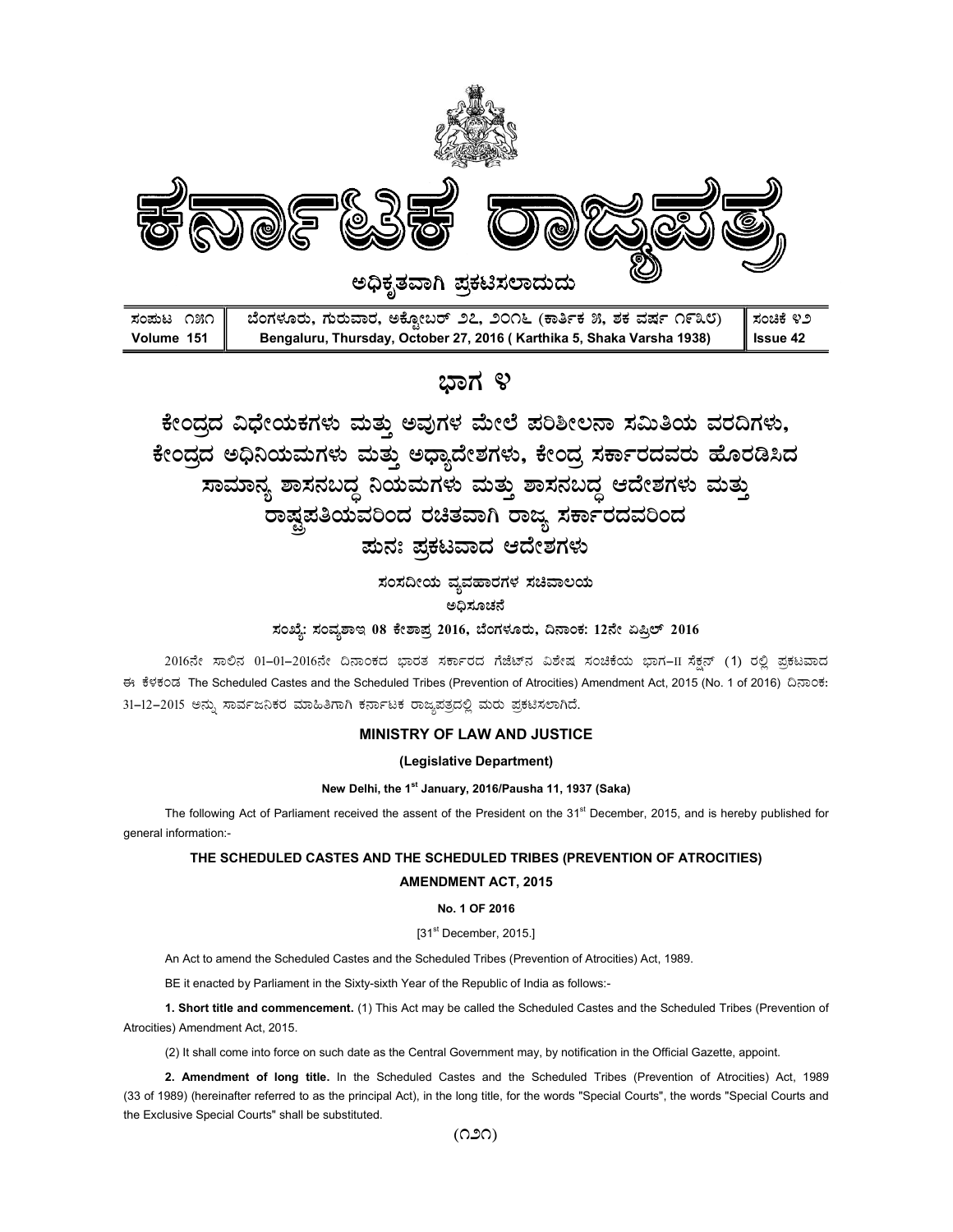- 3. Amendment of section 2. In section 2 of the principal Act, in sub-section (1),
	- after clause (b), the following clauses shall be inserted, namely:-
- <del>122 8 Amendment</del> of section 2. In section 2 of the principal Act, in sub-section (1).<br> **3. Amendment of section 2**. In section 2 of the principal Act, in sub-section (1).<br>
(i) after clause (b), the following clauses shall '(bb) "dependent" means the spouse, children, parents, brother and sister of the victim, who are dependent wholly or mainly on such victim for his support and maintenance;
	- (bc) "economic boycott" means-
	- (i) a refusal to deal with, work for hire or do business with other person; or
	- (ii) to deny opportunities including access to services or contractual opportunities for rendering service for consideration; or
	- (iii) to refuse to do anything on the terms on which things would be commonly done in the ordinary course of business; or (iv) to abstain from the professional or business relations that one would maintain with other person;
	- - (bd) "Exclusive Special Court" means the Exclusive Special Court established under sub-section (1) of section 14 exclusively to try the offences under this Act;
		- (be) "forest rights" shall have the meaning assigned to it in sub-section (1) of section 3 of the Scheduled Tribes and Other Traditional Forest Dwellers (Recognition of Forest Rights) Act, 2006; (2 of 2007)
		- (bf) "manual scavenger" shall have the meaning assigned to it in clause (g) of sub-section (1) of section 2 of the Prohibition of Employment as Manual Scavengers and their Rehabilitation Act, 2013; (25 of 2013)
		- (bg) "public servant" means a public servant as defined under section 21 of the Indian Penal Code, (45 of 1860) as well as any other person deemed to be a public servant under any other law for the time being in force and includes any person acting in his official capacity under the Central Government or the State Government, as the case may be;';
	- (ii) after clause (e), the following clauses shall be inserted, namely:¬'
		- (ea) "Schedule" means the Schedule appended to this Act;
		- (eb) "social boycott" means a refusal to permit a person to render to other person or receive from him any customary service or to abstain from social relations that one would maintain with other person or to isolate him from others;
		- (ec) "victim" means any individual who falls within the definition of the "Scheduled Castes and Scheduled Tribes" under clause (c) of sub-section (1) of section 2, and who has suffered or experienced physical, mental, psychological, emotional or monetary harm or harm to his property as a result of the commission of any offence under this Act and includes his relatives, legal guardian and legal heirs;
		- (ed) "witness" means any person who is acquainted with the facts and circumstances, or is in possession of any information or has knowledge necessary for the purpose of investigation, inquiry or trial of any crime involving an offence under this Act, and who is or may be required to give information or make a statement or produce any document during investigation, inquiry or trial of such case and includes a victim of such offence;';
	- (iii) for clause (f), the following clause shall be substituted, namely:-
	- "(f) the words and expressions used but not defined in this Act and defined in the Indian Penal Code, (45 of 1860) the Indian Evidence Act, 1872 (1 of 1872) or the Code of Criminal Procedure, 1973, (2 of 1974) as the case may be, shall be deemed to have the meanings respectively assigned to them in those enactments.".
	- 4. Amendment of section 3. In section 3 of the principal Act,-
		- (i) for sub-section (1), the following sub-section shall be substituted, namely:-
		- (1) Whoever, not being a member of a Scheduled Caste or a Scheduled Tribe,-
			- (a) puts any inedible or obnoxious substance into the mouth of a member of a Scheduled Caste or a Scheduled Tribe or forces such member to drink or eat such inedible or obnoxious substance;
			- (b) dumps excreta, sewage, carcasses or any other obnoxious substance in premises, or at the entrance of the premises, occupied by a member of a Scheduled Caste or a Scheduled Tribe;
			- (c) with intent to cause injury, insult or annoyance to any member of a Scheduled Caste or a Scheduled Tribe, dumps excreta, waste matter, carcasses or any other obnoxious substance in his neighbourhood;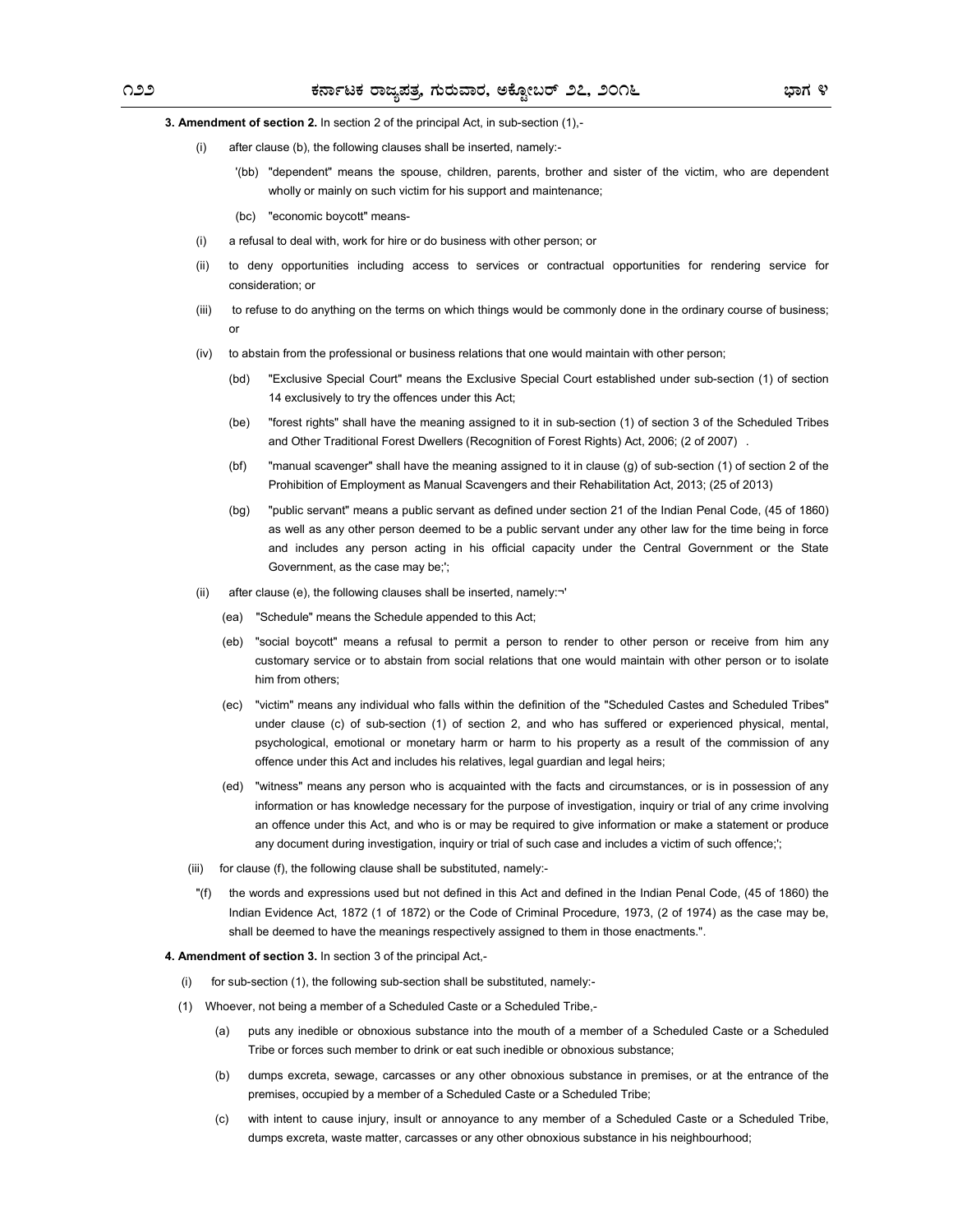| ಬಾಗ ೪ |     |       | ಕರ್ನಾಟಕ ರಾಜ್ಯಪತ್ರ, ಗುರುವಾರ, ಅಕ್ಷೋಬರ್ ೨೭, ೨೦೧೬                                                                                                                                                                                                                                                                           | ೧೨೩ |
|-------|-----|-------|-------------------------------------------------------------------------------------------------------------------------------------------------------------------------------------------------------------------------------------------------------------------------------------------------------------------------|-----|
|       |     | (d)   | garlands with footwear or parades naked or semi-naked a member of a Scheduled Caste or a Scheduled Tribe;                                                                                                                                                                                                               |     |
|       |     | (e)   | forcibly commits on a member of a Scheduled Caste or a Scheduled Tribe any act, such as removing clothes<br>from the person, forcible tonsuring of head, removing moustaches, painting face or body or any other similar<br>act, which is derogatory to human dignity;                                                  |     |
|       |     | (f)   | wrongfully occupies or cultivates any land, owned by, or in the possession of or allotted to, or notified by any<br>competent authority to be allotted to, a member of a Scheduled Caste or a Scheduled Tribe, or gets such land<br>transferred;                                                                        |     |
|       |     | (g)   | wrongfully dispossesses a member of a Scheduled Caste or a Scheduled Tribe from his land or premises or<br>interferes with the enjoyment of his rights, including forest rights, over any land or premises or water or irrigation<br>facilities or destroys the crops or takes away the produce therefrom.              |     |
|       |     |       | Explanation.-For the purposes of clause (f) and this clause, the expression "wrongfully" includes-                                                                                                                                                                                                                      |     |
|       |     | (A)   | against the person's will;                                                                                                                                                                                                                                                                                              |     |
|       |     | (B)   | without the person's consent;                                                                                                                                                                                                                                                                                           |     |
|       |     | (C)   | with the person's consent, where such consent has been obtained by putting the person, or any other person<br>in whom the person is interested in fear of death or of hurt; or                                                                                                                                          |     |
|       |     | (D)   | fabricating records of such land;                                                                                                                                                                                                                                                                                       |     |
|       | (h) |       | makes a member of a Scheduled Caste or a Scheduled Tribe to do "begar" or other forms of forced or bonded<br>labour other than any compulsory service for public purposes imposed by the Government;                                                                                                                    |     |
|       | (i) |       | compels a member of a Scheduled Caste or a Scheduled Tribe to dispose or carry human or animal carcasses, or<br>to dig graves;                                                                                                                                                                                          |     |
|       | (j) |       | makes a member of a Scheduled Caste or a Scheduled Tribe to do manual scavenging or employs or permits the<br>employment of such member for such purpose;                                                                                                                                                               |     |
|       | (k) | acts; | performs, or promotes dedicating a Scheduled Caste or a Scheduled Tribe woman to a deity, idol, object of<br>worship, temple, or other religious institution as a devadasi or any other similar practice or permits aforementioned                                                                                      |     |
|       | (1) |       | forces or intimidates or prevents a member of a Scheduled Caste or a Scheduled Tribe-                                                                                                                                                                                                                                   |     |
|       |     |       | (A) not to vote or to vote for a particular candidate or to vote in a manner other than that provided by law;                                                                                                                                                                                                           |     |
|       |     | (B)   | not to file a nomination as a candidate or to withdraw such nomination; or                                                                                                                                                                                                                                              |     |
|       |     |       | (C) not to propose or second the nomination of a member of a Scheduled Caste or a Scheduled Tribe as a<br>candidate in any election;                                                                                                                                                                                    |     |
|       | (m) |       | forces or intimidates or obstructs a member of a Scheduled Caste or a Scheduled Tribe, who is a member or a<br>Chairperson or a holder of any other office of a Panchayat under Part IX of the Constitution or a Municipality under<br>Part IXA of the Constitution, from performing their normal duties and functions; |     |
|       | (n) |       | after the poll, causes hurt or grievous hurt or assault or imposes or threatens to impose social or economic boycott<br>upon a member of a Scheduled Caste or a Scheduled Tribe or prevents from availing benefits of any public service<br>which is due to him;                                                        |     |
|       | (0) |       | commits any offence under this Act against a member of a Scheduled Caste or a Scheduled Tribe for having voted<br>or not having voted for a particular candidate or for having voted in a manner provided by law;                                                                                                       |     |
|       | (P) |       | institutes false, malicious or vexatious suit or criminal or other legal proceedings against a member of a Scheduled<br>Caste or a Scheduled Tribe;                                                                                                                                                                     |     |
|       | (q) |       | gives any false or frivolous information to any public servant and thereby causes such public servant to use his<br>lawful power to the injury or annoyance of a member of a Scheduled Caste or a Scheduled Tribe;                                                                                                      |     |
|       | (r) |       | intentionally insults or intimidates with intent to humiliate a member of a Scheduled Caste or a Scheduled Tribe in<br>any place within public view;                                                                                                                                                                    |     |

(s) abuses any member of a Scheduled Caste or a Scheduled Tribe by caste name in any place within public view;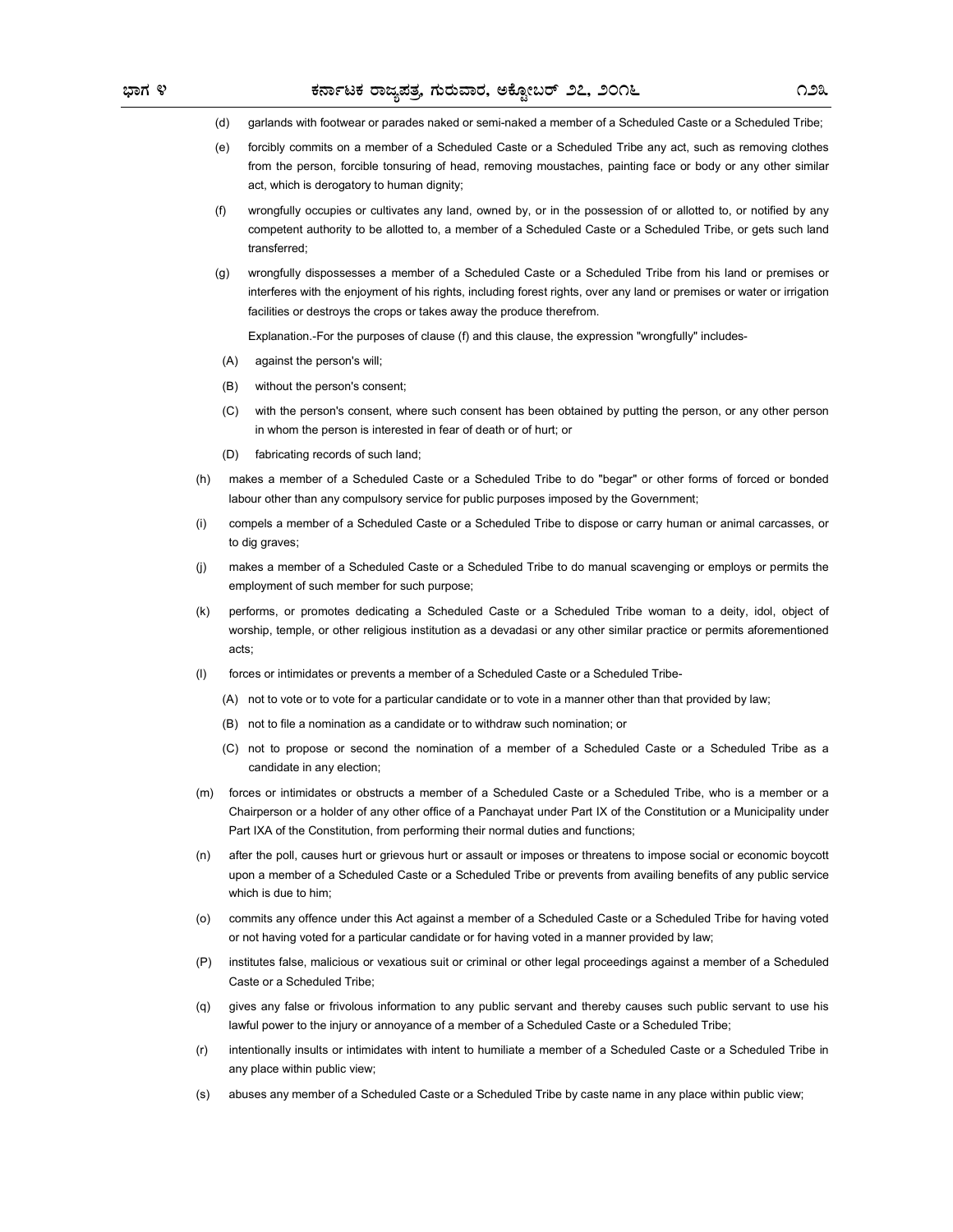124  $\frac{1}{2}$ <br>
12. 2002<br>
139  $\frac{1}{2}$ <br>
139  $\frac{1}{2}$ <br>
139  $\frac{1}{2}$ <br>
149  $\frac{1}{2}$ <br>
149  $\frac{1}{2}$ <br>
149  $\frac{1}{2}$ <br>
149  $\frac{1}{2}$ <br>
149  $\frac{1}{2}$ <br>
149  $\frac{1}{2}$ <br>
149  $\frac{1}{2}$ <br>
149  $\frac{1}{2}$ <br>
149  $\frac{1}{2}$ <br>
149  $\frac{1}{2}$ <br>
1 (t) destroys, damages or defiles any object generally known to be held sacred or in high esteem by members of the Scheduled Castes or the Scheduled Tribes.

 Explanation.-For the purposes of this clause, the expression "object" means and includes statue, photograph and portrait;

- (u) by words either written or spoken or by signs or by visible representation or otherwise promotes or attempts to promote feelings of enmity, hatred or ill-will against members of the Scheduled Castes or the Scheduled Tribes;
- (v) by words either written or spoken or by any other means disrespects any late person held in high esteem by members of the Scheduled Castes or the Scheduled Tribes;
- (w) (i) intentionally touches a woman belonging to a Scheduled Caste or a Scheduled Tribe, knowing that she belongs to a Scheduled Caste or a Scheduled Tribe, when such act of touching is of a sexual nature and is without the recipient's consent;

 (ii) uses words, acts or gestures of a sexual nature towards a woman belonging to a Scheduled Caste or a Scheduled Tribe, knowing that she belongs to a Scheduled Caste or a Scheduled Tribe.

 Explanation.-For the purposes of sub-clause (i), the expression "consent" means an unequivocal voluntary agreement when the person by words, gestures, or any form of non-verbal communication, communicates willingness to participate in the specific act:

 Provided that a woman belonging to a Scheduled Caste or a Scheduled Tribe who does not offer physical resistance to any act of a sexual nature is not by reason only of that fact, is to be regarded as consenting to the sexual activity:

 Provided further that a woman's sexual history, including with the offender shall not imply consent or mitigate the offence;

- (x) corrupts or fouls the water of any spring, reservoir or any other source ordinarily used by members of the Scheduled Castes or the Scheduled Tribes so as to render it less fit for the purpose for which it is ordinarily used;
- (y) denies a member of a Scheduled Caste or a Scheduled Tribe any customary right of passage to a place of public resort or obstructs such member so as to prevent him from using or having access to a place of public resort to which other members of public or any other section thereof have a right to use or access to;
- (z) forces or causes a member of a Scheduled Caste or a Scheduled Tribe to leave his house, village or other place of residence:

Provided that nothing contained in this clause shall apply to any action taken in discharge of a public duty;

- (za) obstructs or prevents a member of a Scheduled Caste or a Scheduled Tribe in any manner with regard to-
	- (A) using common property resources of an area, or burial or cremation ground equally with others or using any river, stream, spring, well, tank, cistern, water-tap or other watering place, or any bathing ghat, any public conveyance, any road, or passage;
	- (B) mounting or riding bicycles or motor cycles or wearing footwear or new clothes in public places or taking out wedding procession, or mounting a horse or any other vehicle during wedding processions;
	- (C) entering any place of worship which is open to the public or other persons professing the same religion or taking part in, or taking out, any religious, social or cultural processions including jatras;
	- (D) entering any educational institution, hospital, dispensary, primary health centre, shop or place of public entertainment or any other public place; or using any utensils or articles meant for public use in any place open to the public; or
	- (E) practicing any profession or the carrying on of any occupation, trade or business or employment in any job which other members of the public, or any section thereof, have a right to use or have access to;
- (zb) causes physical harm or mental agony of a member of a Scheduled Caste or a Scheduled Tribe on the allegation of practicing witchcraft or being a witch; or
- (zc) imposes or threatens a social or economic boycott of any person or a family or a group belonging to a Scheduled Caste or a Scheduled Tribe,

shall be punishable with imprisonment for a term which shall not be less than six months but which may extend to five years and with fine.';

(ii) in sub-section (2),-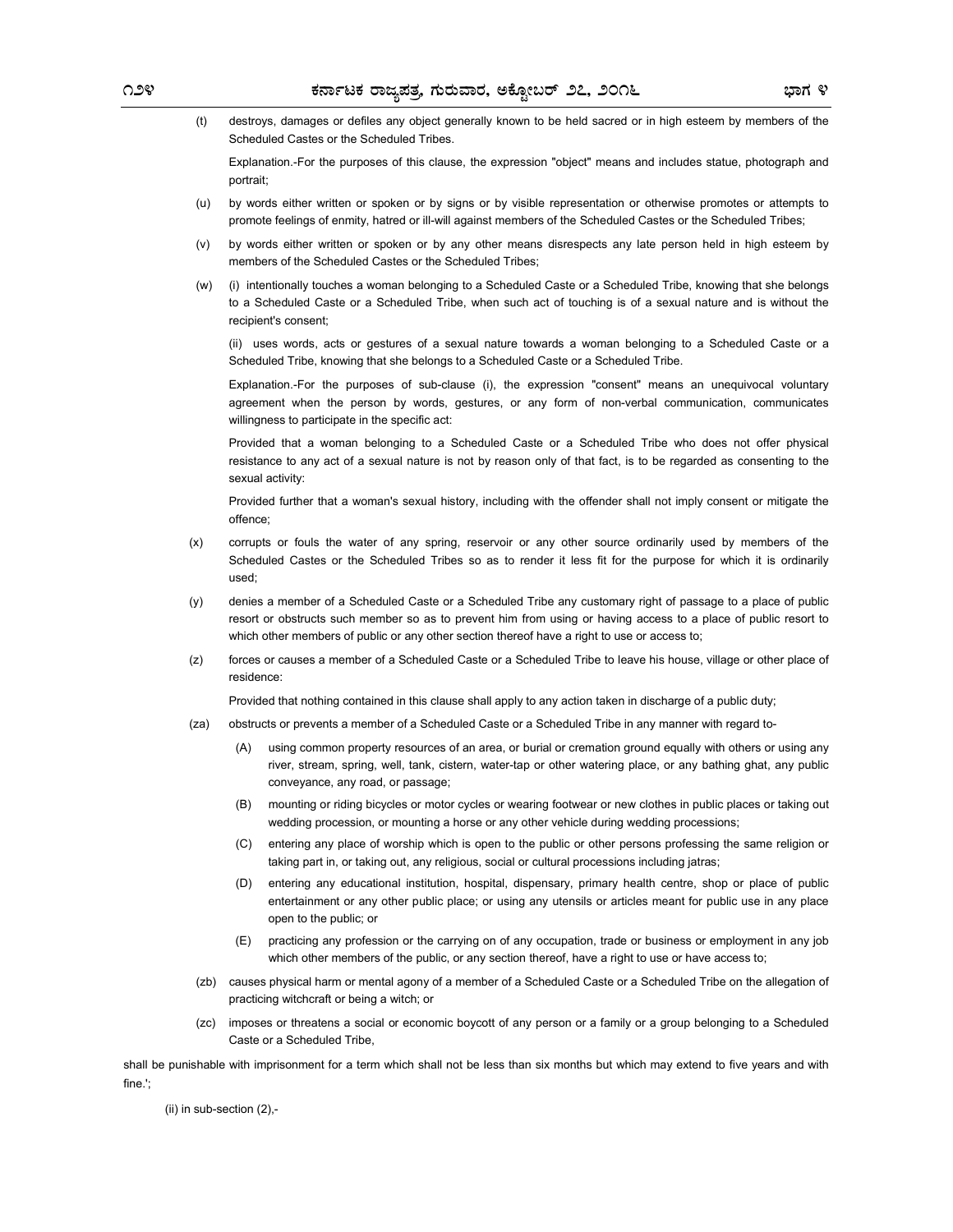- 237 37<br>
237 STE STE THE SOLUTION CONSIDER TO STATE OF SALE OF STATE OF STATE OF STATE OF STATE OF STATE OF SUPPORT (A<br>
239 (a) in clause (v), for the words "on the ground that such person is a member of a Scheduled Tribe o (a) in clause (v), for the words "on the ground that such person is a member of a Scheduled Caste or a Scheduled Tribe or such property belongs to such member", the words "knowing that such person is a member of a Scheduled Caste or a Scheduled Tribe or such property belongs to such member" shall be substituted;
	- (b) after clause (v), the following clause shall be inserted, namely:-
		- "(va) commits any offence specified in the Schedule, against a person or property, knowing that such person is a member of a Scheduled Caste or a Scheduled Tribe or such property belongs to such member, shall be punishable with such punishment as specified under the Indian Penal Code (45 of 1860) for such offences and shall also be liable to fine."

5. Substitution of new section for section 4. For section 4 of the principal Act, the following section shall be substituted, namely:-

"4. Punishment for neglect of duties. (1) Whoever, being a public servant but not being a member of a Scheduled Caste or a Scheduled Tribe, wilfully neglects his duties required to be performed by him under this Act and the rules made thereunder, shall be punishable with imprisonment for a term which shall not be less than six months but which may extend to one year.

(2) The duties of public servant referred to in sub-section (1) shall include¬

- (a) to read out to an informant the information given orally, and reduced to writing by the officer in charge of the police station, before taking the signature of the informant;
- (b) to register a complaint or a First Information Report under this Act and other relevant provisions and to register it under appropriate sections of this Act;
- (c) to furnish a copy of the information so recorded forthwith to the informant;
- (d) to record the statement of the victims or witnesses;
- (e) to conduct the investigation and file charge sheet in the Special Court or the Exclusive Special Court within a period of sixty days, and to explain the delay if any, in writing;
- (f) to correctly prepare, frame and translate any document or electronic record;
- (g) to perform any other duty specified in this Act or the rules made thereunder:

 Provided that the charges in this regard against the public servant shall be booked on the recommendation of an administrative enquiry.

 (3) The cognizance in respect of any dereliction of duty referred to in sub-section (2) by a public servant shall be taken by the Special Court or the Exclusive Special Court and shall give direction for penal proceedings against such public servant.".

6. Amendment of section 8. In section 8 of the principal Act,-

- (i) in clause (a), for the words "any financial assistance to a person accused of', the words "any financial assistance in relation to the offences committed by a person accused of' shall be substituted;
- (ii) after clause (b), the following clause shall be inserted, namely:-
	- "(c) the accused was having personal knowledge of the victim or his family, the Court shall presume that the accused was aware of the caste or tribal identity of the victim, unless the contrary is proved.".

7. Amendment of section 10. In section 10 of the principal Act, in sub-section (1),-

- (a) after the words and figures "article 244 of the Constitution", the words, brackets and figures "or any area identified under the provisions of clause (vii) of sub-section (2) of section 21" shall be inserted;
- for the words "two years", the words "three years" shall be substituted.

8. Substitution of new section for section 14. For section 14 of the principal Act, the following section shall be substituted, namely:-

> "14. Special Court and Exclusive Special Court. (1) For the purpose of providing for speedy trial, the State Government shall, with the concurrence of the Chief Justice of the High Court, by notification in the Official Gazette, establish an Exclusive Special Court for one or more Districts:

> Provided that in Districts where less number of cases under this Act is recorded, the State Government shall, with the concurrence of the Chief Justice of the High Court, by notification in the Official Gazette, specify for such Districts, the Court of Session to be a Special Court to try the offences under this Act: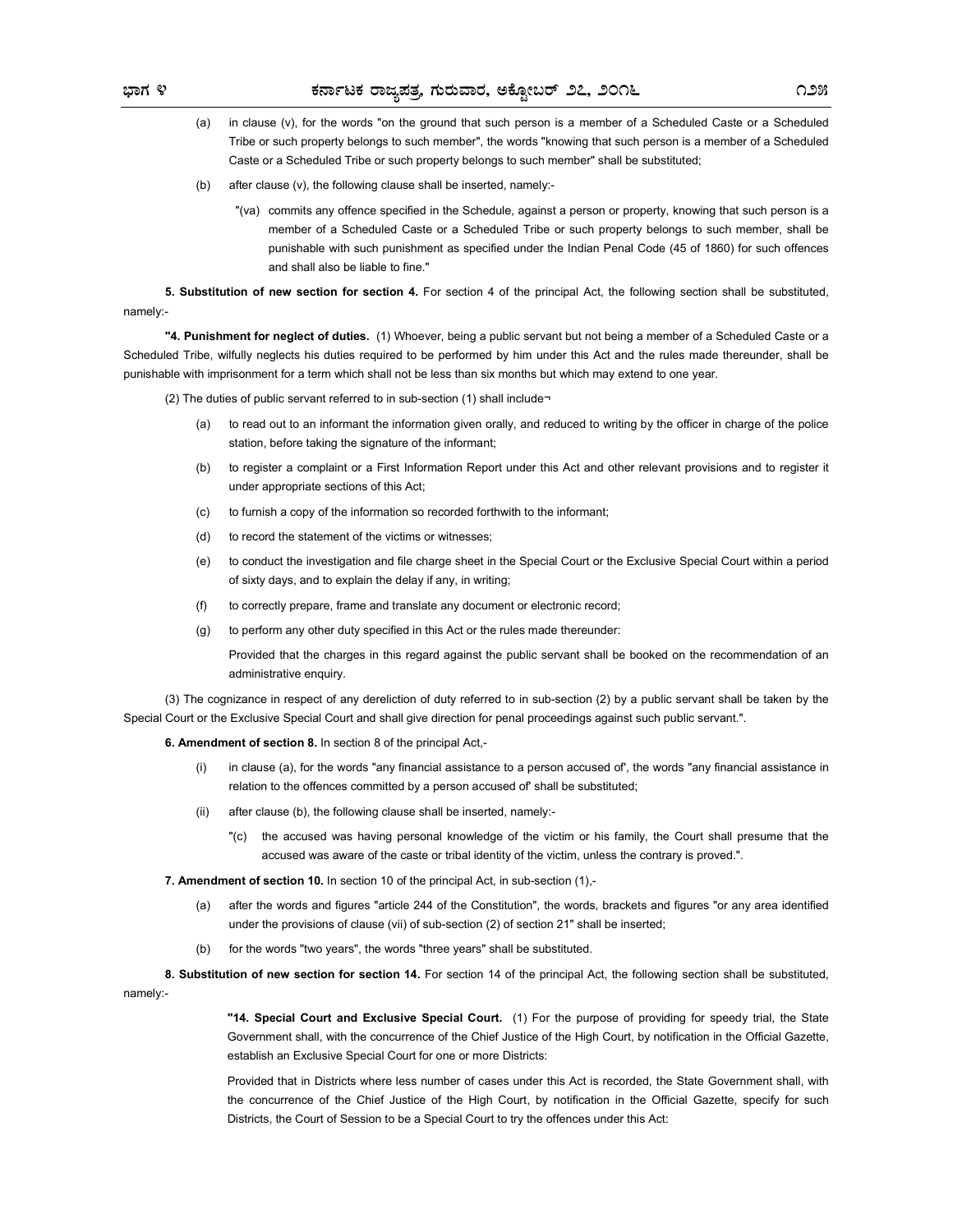Provided further that the Courts so established or specified shall have power to directly take cognizance of offences under this Act.

126 Provided further that the Courts so established or specified shall have power to directly take cognizance of offences under this Act.<br>
(2) It shall be the duty of the State Government to establish adequate number of C (2) It shall be the duty of the State Government to establish adequate number of Courts to ensure that cases under this Act are disposed of within a period of two months, as far as possible.

 (3) In every trial in the Special Court or the Exclusive Special Court, the proceedings shall be continued from day-to-day until all the witnesses in attendance have been examined, unless the Special Court or the Exclusive Special Court finds the adjournment of the same beyond the following day to be necessary for reasons to be recorded in writing:

> Provided that when the trial relates to an offence under this Act, the trial shall, as far as possible, be completed within a period of two months from the date of filing of the charge sheet.".

9. Insertion of new section 14A. After section 14 of the principal Act, the following section shall be inserted, namely:-

"14A. Appeals. (1) Notwithstanding anything contained in the Code of Criminal Procedure, 1973, (2 of 1974) an appeal shall lie, from any judgment, sentence or order, not being an interlocutory order, of a Special Court or an Exclusive Special Court, to the High Court both on facts and on law.

 (2) Notwithstanding anything contained in sub-section (3) of section 378 of the Code of Criminal Procedure, 1973, an appeal shall lie to the High Court against an order 2 of 1974. of the Special Court or the Exclusive Special Court granting or refusing bail.

 (3) Notwithstanding anything contained in any other law for the time being in force, every appeal under this section shall be preferred within a period of ninety days from the date of the judgment, sentence or order appealed from:

 Provided that the High Court may entertain an appeal after the expiry of the said period of ninety days if it is satisfied that the appellant had sufficient cause for not preferring the appeal within the period of ninety days:

Provided further that no appeal shall be entertained after the expiry of the period of one hundred and eighty days.

 (4) Every appeal preferred under sub-section (1) shall, as far as possible, be disposed of within a period of three months from the date of admission of the appeal.".

10. Substitution of new section for section 15. For section 15 of the principal Act, the following section shall be substituted, namely:-

> "15. Special Public Prosecutor and Exclusive Public Prosecutor. (1) For every Special Court, the State Government shall, by notification in the Official Gazette, specify a Public Prosecutor or appoint an advocate who has been in practice as an advocate for not less than seven years, as a Special Public Prosecutor for the purpose of conducting cases in that Court.

> (2) For every Exclusive Special Court, the State Government shall, by notification in the Official Gazette, specify an Exclusive Special Public Prosecutor or appoint an advocate who has been in practice as an advocate for not less than seven years, as an Exclusive Special Public Prosecutor for the purpose of conducting cases in that Court.".

11. Insertion of new Chapter IVA. After Chapter IV of the principal Act, the following Chapter shall be inserted, namely:-

#### "CHAPTER IVA

#### RIGHTS OF VICTIMS AND WITNESSES

15A. Rights of victims and witnesses. (1) It shall be the duty and responsibility of the State to make arrangements for the protection of victims, their dependents, and witnesses against any kind of intimidation or coercion or inducement or violence or threats of violence.

 (2) A victim shall be treated with fairness, respect and dignity and with due regard to any special need that arises because of the victim's age or gender or educational disadvantage or poverty.

 (3) A victim or his dependent shall have the right to reasonable, accurate, and timely notice of any Court proceeding including any bail proceeding and the Special Public Prosecutor or the State Government shall inform the victim about any proceedings under this Act.

 (4) A victim or his dependent shall have the right to apply to the Special Court or the Exclusive Special Court, as the case may be, to summon parties for production of any documents or material, witnesses or examine the persons present.

 (5) A victim or his dependent shall be entitled to be heard at any proceeding under this Act in respect of bail, discharge, release, parole, conviction or sentence of an accused or any connected proceedings or arguments and file written submission on conviction, acquittal or sentencing.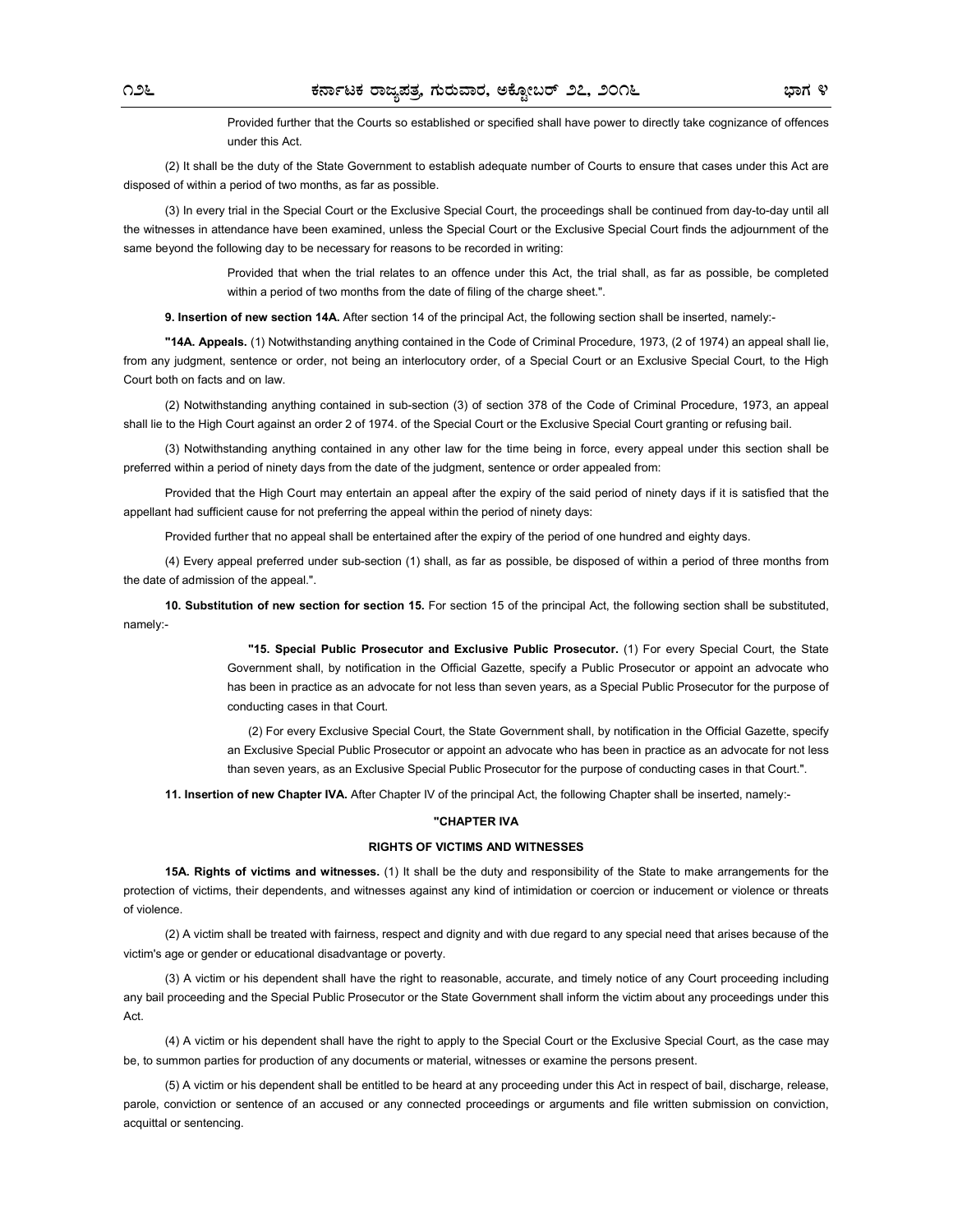237 <sup>2</sup><br>
(6) Notwithstanding anything contained in the Code of Criminal Procedure, 1973, (2 of 1974) the Special Court or the Exclusive<br>
Special Court trying a case under this Act shall provide to a victim, his dependent, (6) Notwithstanding anything contained in the Code of Criminal Procedure, 1973, (2 of 1974) the Special Court or the Exclusive Special Court trying a case under this Act shall provide to a victim, his dependent, informant or witnesses-

- (a) the complete protection to secure the ends of justice;
- (b) the travelling and maintenance expenses during investigation, inquiry and trial;
- (c) the social-economic rehabilitation during investigation, inquiry and trial; and
- (d) relocation.

 (7) The State shall inform the concerned Special Court or the Exclusive Special Court about the protection provided to any victim or his dependent, informant or witnesses and such Court shall periodically review the protection being offered and pass appropriate orders.

 (8) Without prejudice to the generality of the provisions of sub-section (6), the concerned Special Court or the Exclusive Special Court may, on an application made by a victim or his dependent, informant or witness in any proceedings before it or by the Special Public Prosecutor in relation to such victim, informant or witness or on its own motion, take such measures including-

- (a) concealing the names and addresses of the witnesses in its orders or judgments or in any records of the case accessible to the public;
- (b) issuing directions for non-disclosure of the identity and addresses of the witnesses;
- (c) take immediate action in respect of any complaint relating to harassment of a victim, informant or witness and on the same day, if necessary, pass appropriate orders for protection:

 Provided that inquiry or investigation into the complaint received under clause (c) shall be tried separately from the main case by such Court and concluded within a period of two months from the date of receipt of the complaint:

 Provided further that where the complaint under clause (c) is against any public servant, the Court shall restrain such public servant from interfering with the victim, informant or witness, as the case may be, in any matter related or unrelated to the pending case, except with the permission of the Court.

 (9) It shall be the duty of the Investigating Officer and the Station House Officer to record the complaint of victim, informant or witnesses against any kind of intimidation, coercion or inducement or violence or threats of violence, whether given orally or in writing, and a photocopy of the First Information Report shall be immediately given to them at free of cost.

(10) All proceedings relating to offences under this Act shall be video recorded.

 (11) It shall be the duty of the concerned State to specify an appropriate scheme to ensure implementation of the following rights and entitlements of victims and witnesses in accessing justice so as-

- (a) to provide a copy of the recorded First Information Report at free of cost;
- (b) to provide immediate relief in cash or in kind to atrocity victims or their dependents;
- (c) to provide necessary protection to the atrocity victims or their dependents, and witnesses;
- (d) to provide relief in respect of death or injury or damage to property;
- (e) to arrange food or water or clothing or shelter or medical aid or transport facilities or daily allowances to victims;
- (j) to provide the maintenance expenses to the atrocity victims and their dependents;
- (g) to provide the information about the rights of atrocity victims at the time of making complaints and registering the First Information Report;
- (h) to provide the protection to atrocity victims or their dependents and witnesses from intimidation and harassment;
- (i) to provide the information to atrocity victims or their dependents or associated organisations or individuals, on the status of investigation and charge sheet and to provide copy of the charge sheet at free of cost;
- (j) to take necessary precautions at the time of medical examination;
- (k) to provide information to atrocity victims or their dependents or associated organisations or individuals, regarding the relief amount;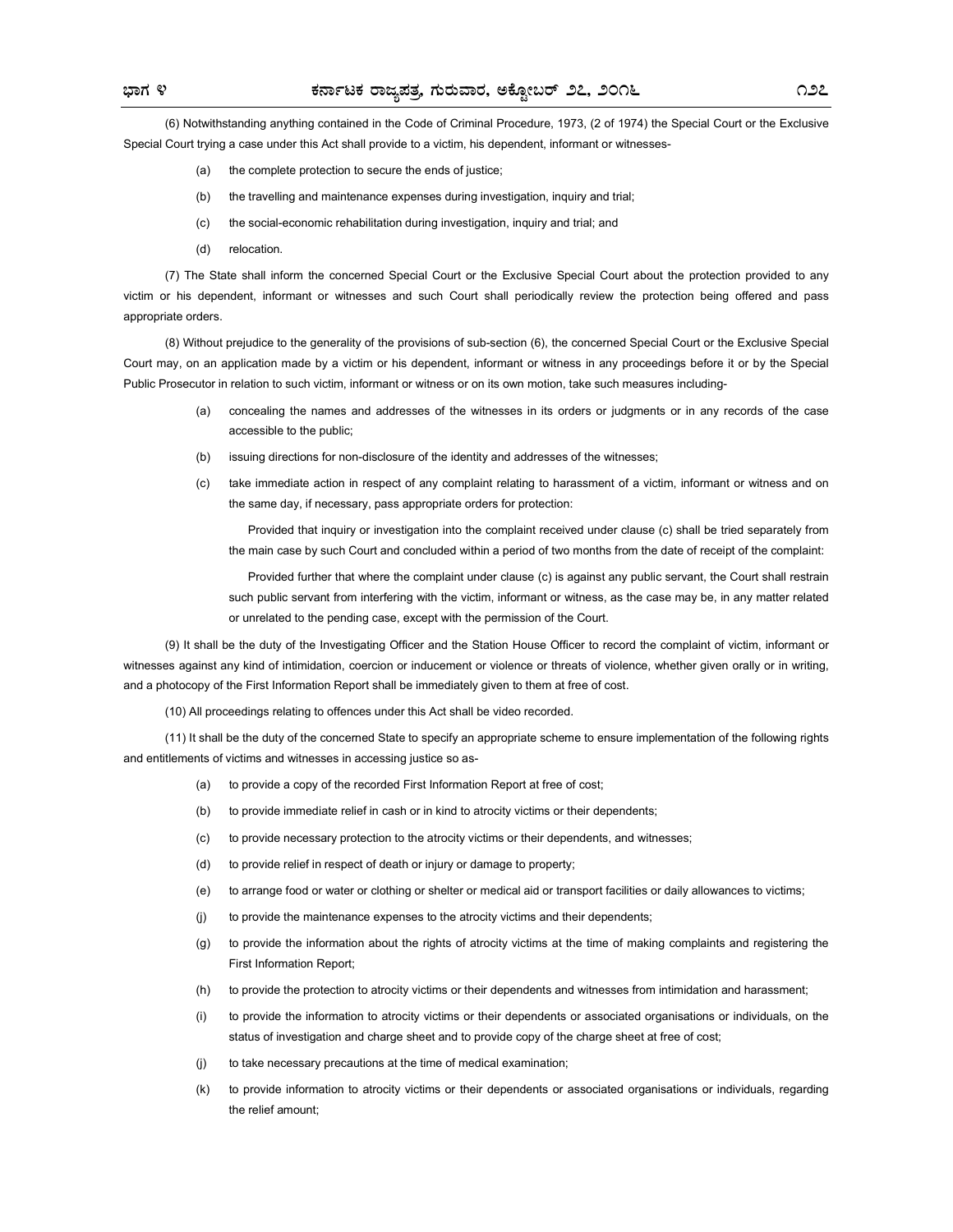| [See section 3(2) (va)]                       |                                                                                                                       |  |  |  |  |  |
|-----------------------------------------------|-----------------------------------------------------------------------------------------------------------------------|--|--|--|--|--|
| Section under the Indian<br><b>Penal Code</b> | Name of offence and punishment                                                                                        |  |  |  |  |  |
| 120A                                          | Definition of criminal conspiracy.                                                                                    |  |  |  |  |  |
| 120B                                          | Punishment of criminal conspiracy.                                                                                    |  |  |  |  |  |
| 141                                           | Unlawful assembly.                                                                                                    |  |  |  |  |  |
| 142                                           | Being member of unlawful assembly.                                                                                    |  |  |  |  |  |
| 143                                           | Punishment for unlawful assembly.                                                                                     |  |  |  |  |  |
| 144                                           | Joining unlawful assembly armed with deadly weapon.                                                                   |  |  |  |  |  |
| 145                                           | Joining or continuing in unlawful assembly, knowing it has been commanded to disperse.                                |  |  |  |  |  |
| 146                                           | Rioting.                                                                                                              |  |  |  |  |  |
| 147                                           | Punishment for rioting.                                                                                               |  |  |  |  |  |
| 148                                           | Rioting, armed with deadly weapon.                                                                                    |  |  |  |  |  |
| 217                                           | Public servant disobeying direction of law with intent to save person from punishment or property<br>from forfeiture. |  |  |  |  |  |
| 319                                           | Hurt.                                                                                                                 |  |  |  |  |  |
| 320                                           | Grievous hurt.                                                                                                        |  |  |  |  |  |
| 323                                           | Punishment for voluntarily causing hurt.                                                                              |  |  |  |  |  |
| 324                                           | Voluntarily causing hurt by dangerous weapons or means.                                                               |  |  |  |  |  |
| 325                                           | Punishment for voluntarily causing grievous hurt.                                                                     |  |  |  |  |  |
| 326B                                          | Voluntarily throwing or attempting to throw acid.                                                                     |  |  |  |  |  |
| 332                                           | Voluntarily causing hurt to deter public servant from his duty.                                                       |  |  |  |  |  |
| 341                                           | Punishment for wrongful restraint.                                                                                    |  |  |  |  |  |
| 354                                           | Assault or criminal force to woman with intent to outrage her modesty.                                                |  |  |  |  |  |
| 354A                                          | Sexual harassment and punishment for sexual harassment.                                                               |  |  |  |  |  |
| 354B                                          | Assault or use of criminal force to woman with intent to disrobe.                                                     |  |  |  |  |  |
| 354C                                          | Voyeurism.                                                                                                            |  |  |  |  |  |
| 354D                                          | Stalking.                                                                                                             |  |  |  |  |  |
| 359                                           | Kidnapping.                                                                                                           |  |  |  |  |  |
| 363                                           | Punishment for kidnapping.                                                                                            |  |  |  |  |  |
| 365                                           | Kidnapping or abducting with intent secretly and wrongfully to confine person.                                        |  |  |  |  |  |

social workers or advocates.".

(n) to execute the rights of atrocity victims or their dependents or associated organisations or individuals at every stage of the proceedings under this Act and to provide the necessary assistance for the execution of the rights. (12) It shall be the right of the atrocity victims or their dependents, to take assistance from the Non-Government Organisations,

 12. Insertion of new Schedule. After section 23 of the principal Act, the following Schedule shall be inserted, namely:- "THE SCHEDULE